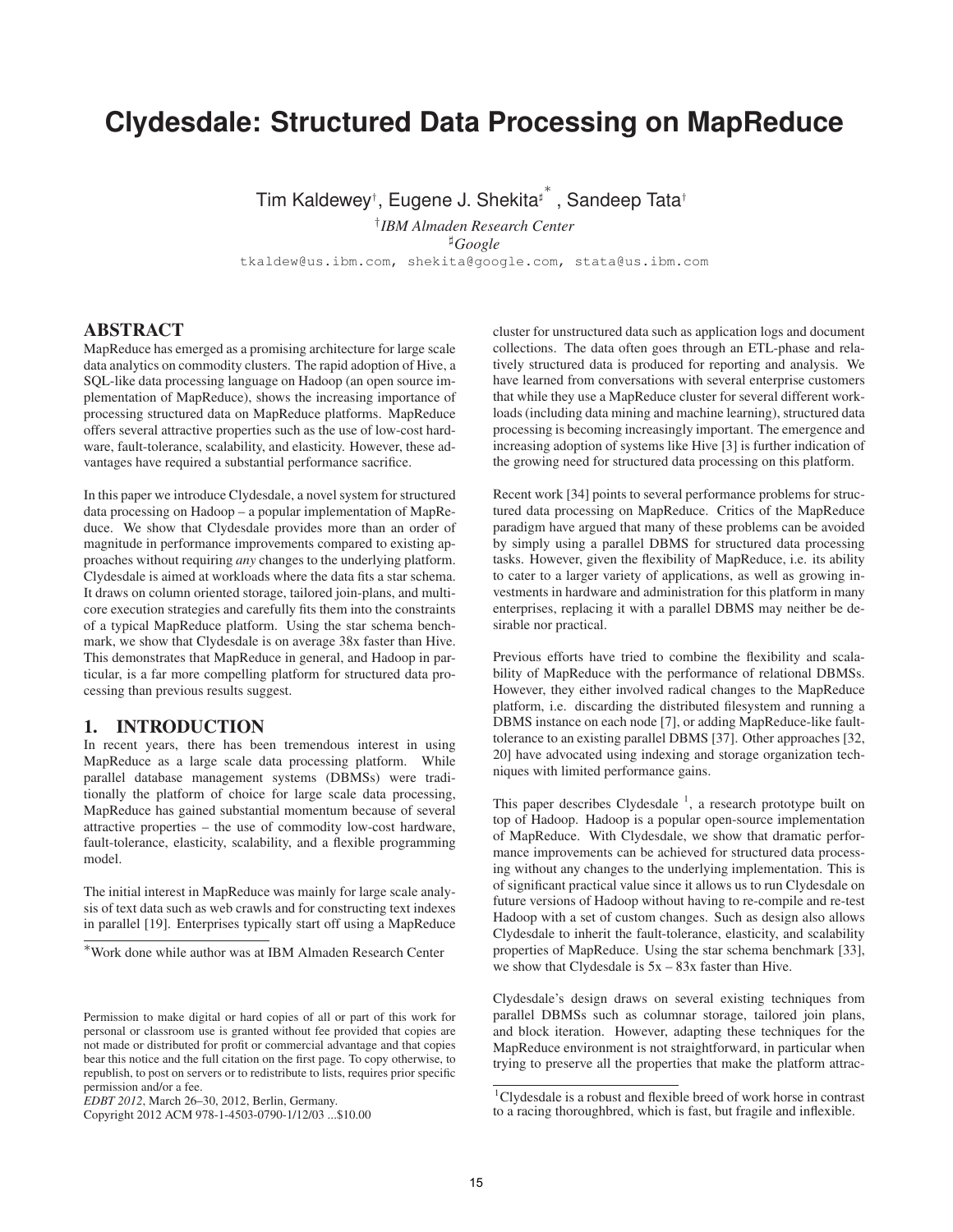tive. The challenges arise from two important differences between a parallel DBMS and MapReduce: the presence of a distributed filesystem and the constraints of the task-scheduling infrastructure. Clydesdale uses the Hadoop distributed filesystem (HDFS) to store its data. To our knowledge, no commercial shared-nothing relational DBMS uses a distributed filesystem. Most commercial databases either rely on the storage tier (RAID controllers, SAN storage) or use hot standbys to manage replication and mask disk failures. Using a distributed filesystem that works on commodity nodes to manage replication requires a careful design of the storage organization layer. Clydesdale uses a novel column-oriented layout [21] that interacts with the replication strategy of HDFS to ensure that columns from a given row are co-located on a given node.

The task-scheduling infrastructure in Hadoop was designed to provide locality-aware scheduling [19] at the granularity of map and reduce *tasks*. Map and reduce tasks are expected to last a short while (few minutes) and a typical job may consist of several map and reduce tasks. In contrast, DBMS runtimes have traditionally used iterator-based operators [23] that are scheduled to run for the entire duration of the query on a given server. Clydesdale uses carefully designed map tasks so that data structures used in query processing can be shared across multiple threads and even multiple tasks consecutively executed on any node. This allows Clydesdale to ameliorate the per-task overheads that can adversely impact the performance of MapReduce jobs. Clydesdale also exploits current hardware trends such as servers with large memories and multiple cores and uses an appropriately tailored n-way join algorithm instead of repeated use of a generic two-way join.

Clydesdale is aimed at workloads where the data fits a star schema. Leaders of the database community have argued [36, 18] that an overwhelming majority of structured data repositories are either star or snowflake schemas. Star-schemas have stood the test of time as a good way to model large datasets in many industries, and we expect this will continue to hold true for modeling structured data on new platforms like Hadoop. While we focus on star schemas in this paper, Clydesdale can also be used for more general processing like Hive.

Clydesdale's central contribution is a demonstration that an unmodified instance of Hadoop can provide more than an order of magnitude in performance improvements for structured data processing. We describe the design and implementation of Clydesdale focusing on the join strategy and its execution in the context of Hadoop (Section 4). We describe the specific challenges posed by HDFS and MapReduce and how Clydesdale overcomes them to leverage columnar storage, multi-core execution, and block-iteration (Section 5). In Section 6, we demonstrate Clydesdale's performance on the star schema benchmark [33] and compare it with Hive. We show that Clydesdale is  $5x - 83x$  faster than Hive, averaging an advantage of 38x. We describe several opportunities for future research on managing updates, multi-workload scheduling, and advanced storage organization (Section 8)

# **2. RELATED WORK**

An initial comparison [34] of MapReduce and parallel DBMSs pointed out a substantial performance difference between the two platforms. Subsequent studies have demonstrated that indexing [20, 30], columnar storage [21], and other organization techniques [31] can be adapted to MapReduce. to reduce this performance gap. Other approaches [13, 8, 38] have discussed join processing on MapReduce. Yet others [25] have examined how to tune the various parameters in a MapReduce platform like Hadoop to provide the best performance for a given job. However, these efforts address general workloads and have not particularly focused on structured data or on star schemas. Consequently, the performance improvements they offer are not in the range that can be achieved by targeting specific workloads. Clydesdale's design can be viewed as an adaptation of existing techniques to Hadoop. Clydesdale draws from columnar storage [35] for I/O performance, join techniques [6] suitable for multi-core servers and Hadoop, and block-iteration [39] for CPU performance.

Recent efforts examining the suitability of MapReduce as a platform for structured data processing include Hive [3], Cheetah [17], HadoopDB [7], Llama [32], and Tenzing [16]. Hive is a popular open-source project that provides SQL-like processing for structured data on Hadoop. It is designed to be general purpose and works with a variety of workloads. Cheetah targets warehouse workloads on MapReduce, but does not provide details of the implementation or a comparison with other systems like Hive.

Llama is a recent system that combines columnar storage and tailored join algorithms. It demonstrates a speedup of at most 5x compared to Hive, while Clydesdale's speedup ranges from 5.2x to 82.7x. Llama also proposes joining more than two tables at a time using a *concurrent join* algorithm. The algorithm relies on storing column-group projections of the fact table sorted by the foreign key. The dimension tables are also stored sorted by foreign key, such that the join can be executed using a sort-merge plan. Storing multiple projections of the fact table sorted by each foreign key imposes substantial overhead for rolling in additional fact data. New data being rolled in needs to be split into column groups, and each column group needs to be merged with the corresponding column group of the fact table. Rolling in additional fact data is a common occurrence. Frequently requiring the entire fact table, which is typically very large, to be merged and rewritten to the filesystem is a prohibitive overhead. Clydesdale does not require that the fact table be stored in any sorted order. Roll-in and roll-out of fact table data is straightforward.

HadoopDB [7] takes an alternate approach of constructing a parallel DBMS by combining a single node relational database with Hadoop to get better performance. The HadoopDB architecture assumes that data is stored in the storage subsystem of individual database nodes instead of a distributed filesystem like HDFS. Faulttolerance for the data is achieved either through reliable storage or replication. In this paper, we focus on supporting structured data processing workloads without discarding the distributed filesystem – a critical component of the MapReduce platform that provides reliable data access across a cluster of low-cost commodity disks. In fact, one can view Clydesdale as a demonstration that large performance improvements can be obtained for structured data processing on Hadoop without requiring a complex hybrid architecture like HadoopDB.

A recent paper describes Tenzing [16], a SQL implementation on Google's MapReduce platform. The paper describes several modifications to MapReduce including long-surviving worker processes to reduce latency, streaming data between successive MapReduce jobs, memory chaining to co-locate the reduce function of one MapReduce job and the map function of the next job in the same process, avoiding unnecessary sorting for MapReduce jobs that require only shuffling, and several other optimizations. All of these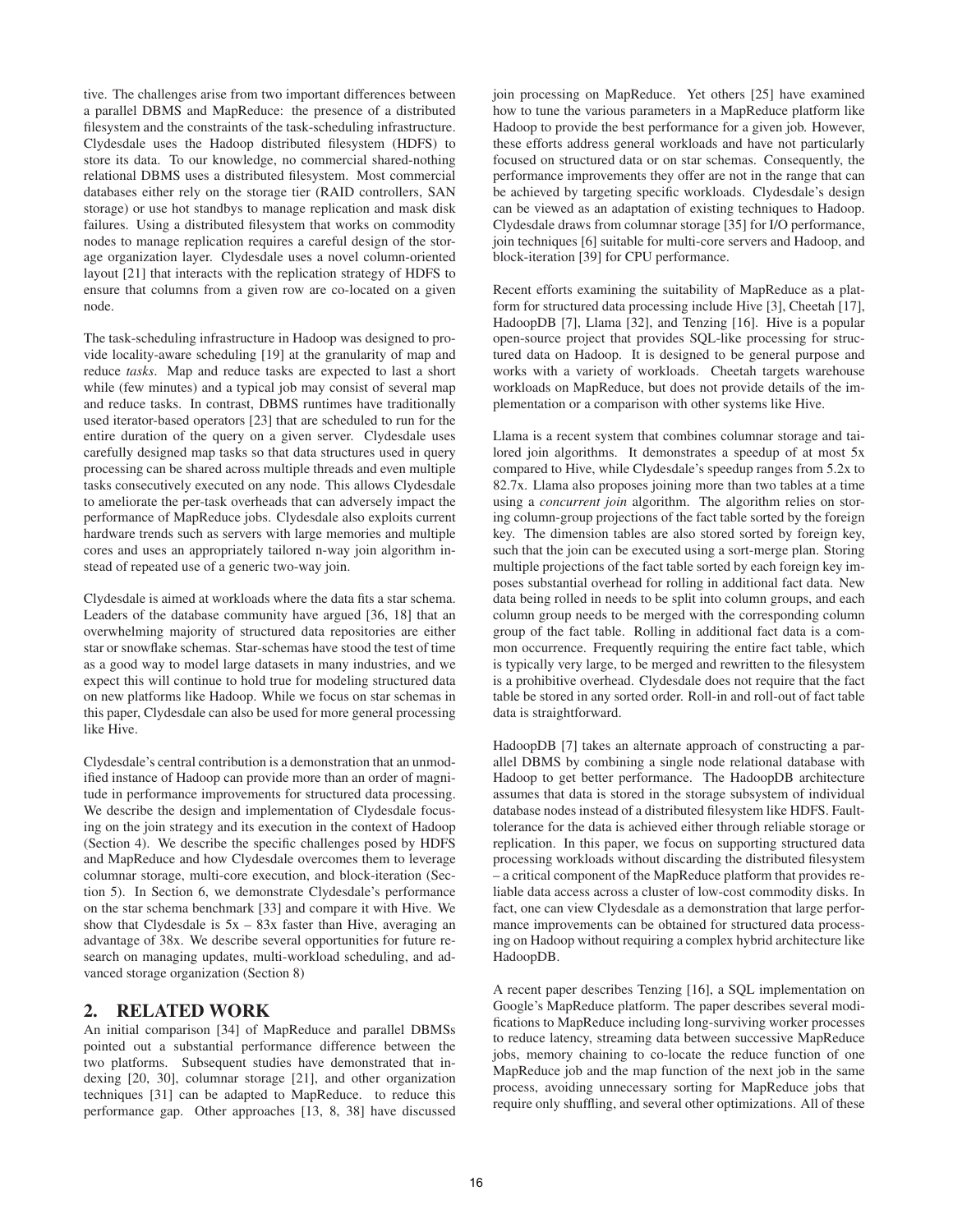techniques can be implemented in Hadoop, and are complementary to the ideas in Clydesdale. Likewise, the techniques used by Clydesdale (exploiting multiple cores by sharing dimension hash tables, the tailored join plan, and block iteration) can be used to improve star join performance in Tenzing.

Pig [22] and Jaql [12] are high-level languages for composing and executing complex dataflows on Hadoop. Pig and Jaql focus on supporting ETL-like workflows that require complex data transformations. Like Hive, they also support sort-merge and hash join strategies, and are also constrained to joining two tables at a time. Since the join strategies in Pig, Jaql, and Hive are essentially the same, we only compare with Hive and not with Pig and Jaql.

ASTERIX [11], DryadLinq [28], Nephele/PACT [10] propose ways to generalize the MapReduce paradigm. ASTERIX focuses on supporting semistructured data processing especially with evolving schema information. DryadLinq includes an execution engine that supports a general DAG, provides fault-tolerance, and operators that embed cleanly in .NET host languages. Nephele also generalizes the MapReduce paradigm. Scope [15] provides a simple SQL-like interface to processing large datasets on Dryad, but does not specifically address join processing workloads. In contrast to ASTERIX, DryadLinq, Nephele, and Scope, Clydesdale's focus is not to extend or generalize MapReduce, but to work within the constraints of Hadoop to provide efficient structured data processing.

#### **3. BACKGROUND**

We describe the extensibility points in Hadoop that were used to implement Clydesdale. These include InputFormats, OutputFormats, MapRunners, and schedulers.

A Hadoop job is typically configured with several parameters before it is launched. The InputFormat , OutputFormat, the map function, the reduce function, and the data types expected as inputs to the map function are all specified in the job configuration.

An InputFormat is an important extensibility point in Hadoop and is responsible for two functions. The first function is to generate splits of the data that can each be assigned to a map task. A job consists of several map and reduce tasks, each of which may run for several seconds to minutes. A split is the unit of scheduling and is a non-overlapping partition of the input data that is assigned to a map task. The second function is to transform data on disk to the typed key and value pairs that are required by the map function. An InputFormat implements the following two methods:

- **getSplits()** is used by the Hadoop scheduler to get a list of splits for the job.
- **getRecordReader()** is invoked by Hadoop to obtain an implementation of a RecordReader, which is used to read the key and value pairs from a given split.

Hadoop provides different InputFormats to consume data from text files, comma separated files, etc. The dual of an InputFormat in Hadoop is an OutputFormat, which is responsible for transforming the key-value pairs output by a MapReduce job to an on-disk format.

Hadoop also allows the user to specify a MapRunner along with the map and reduce functions. This is optional, and a default



**Figure 1: Example star schema.**

MapRunner is used when this is not specified. The MapRunner encapsulates the logic for *how* to apply the map function on the input key-value pairs. The default MapRunner simply does the following: first, it takes the split that the task is supposed to process and opens a RecordReader. It then repeatedly reads a key-value pair from the RecordReader and applies the map function on it until all the records in the split have been processed. Alternate MapRunner implementations can be provided without recompiling Hadoop. This is useful for cases where different behavior is required, such as processing the keys and values in multiple threads. Section 5 describes how Clydesdale exploits this feature of Hadoop for improved performance.

Hadoop also has a feature called *JVM reuse*. By default, Hadoop runs each task in a separate Java Virtual Machine (JVM) . Enabling JVM reuse lets a single JVM run multiple consecutive map tasks from the same job. This is particularly useful for jobs where each map task may need to construct a large amount of state in memory before it begins processing. With JVM reuse, only the first map task on the node needs to construct this state. If this is stored as a static object, subsequent tasks running in the JVM can simply reuse this state. Section 5.2 describes Clydesdale's use of JVM reuse to eliminate redundant computation.

# **4. CLYDESDALE ARCHITECTURE**

Clydesdale targets workloads where the data fits a star schema. A star schema consists of one or more fact tables referencing any number of dimension tables. An example from the star schema benchmark [33] is shown in Figure 1. In such datasets, the fact tables are usually much larger than the dimension tables – often by several orders of magnitude. A typical query joins the fact table with one or more dimension tables to aggregate measure columns in the fact table. Queries are currently written as Java programs that execute as MapReduce jobs on Hadoop.

Figure 2 shows the general architecture of Clydesdale. The fact table is stored in the distributed filesystem (HDFS) so that it is spread across all the nodes. A master copy of the dimension tables is available in HDFS. Dimension tables are also cached on the local storage of each node. New nodes, or nodes that have lost their local copy of the dimension data because of disk failures may copy the dimension data from HDFS.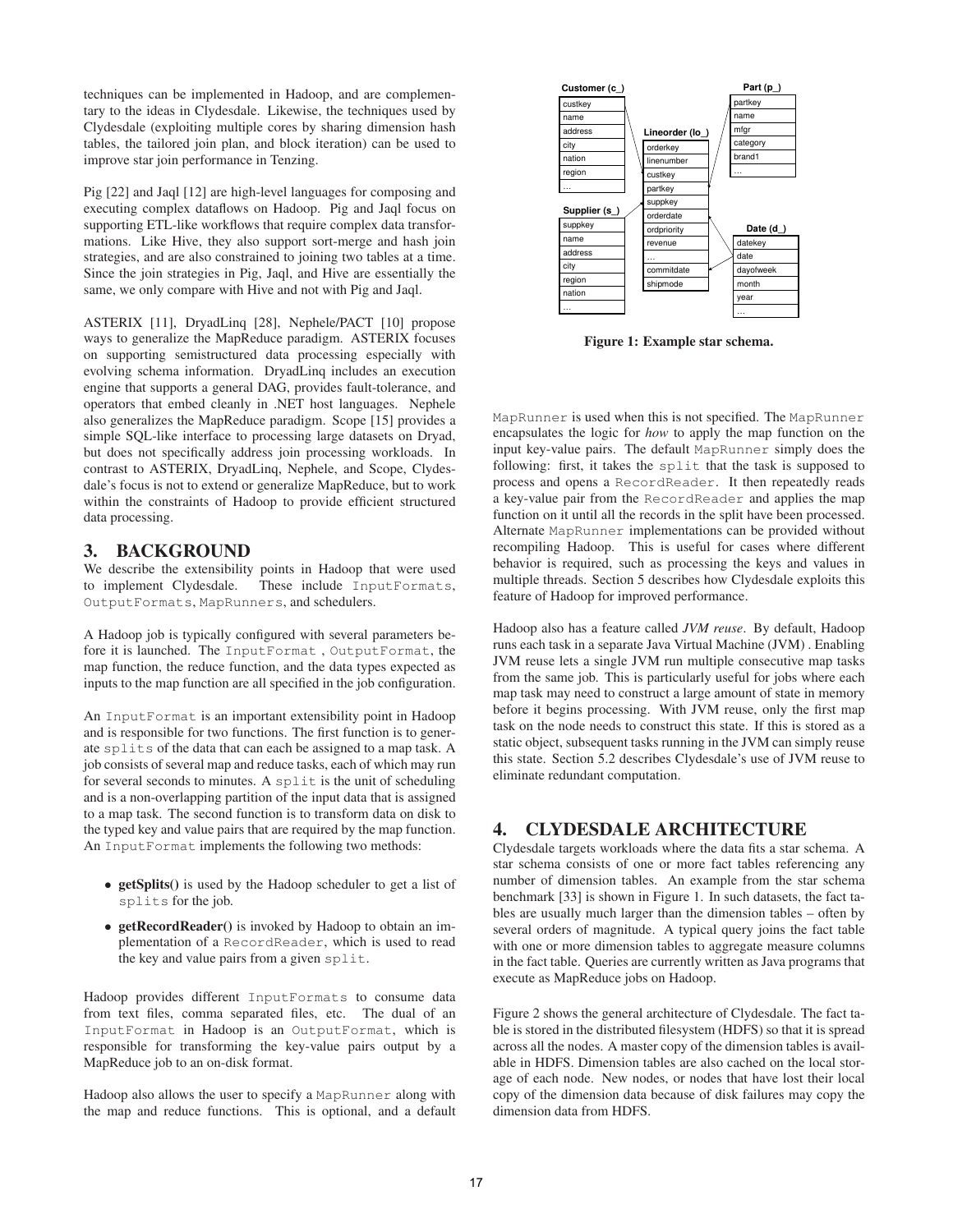

**Figure 2: Architecture of Clydesdale.**

#### **4.1 Columnar Storage**

The fact table is stored using ColumnInputFormat [21] (CIF). The benefits of being able to avoid I/O for the columns that are not used in a query are well known [14, 35]. CIF stores each column of a table in a separate HDFS file and only reads the files corresponding to the columns that are needed for the query. However, implementing columnar storage on a replicated distributed filesystem poses a unique challenge: storing each column in a different file makes it difficult to ensure that the corresponding HDFS blocks for different columns in a single row are co-located at every replica in HDFS. This is important to ensure that a task that processes a set of rows from the fact table can be scheduled at a node where the data for *all* the columns is available locally.

CIF is a column-oriented InputFormat that solves the above problem. and lets Hadoop continue using locality aware scheduling for map tasks. CIF leverages the support for pluggable placement policies in HDFS 21.0 to accomplish this. For details of how this is implemented and the interface presented to MapReduce programs that use CIF, see [21].

## **4.2 Join Strategy**

Star-join queries in Clydesdale are executed as a MapReduce job. The map phase is responsible for joining the fact table with the dimension tables. The reduce phase is responsible for the grouping and aggregation. The flow for a typical join job is depicted in Figure 3. We describe the join plan using an example. Consider query 3.1 from the star schema benchmark:

```
SELECT c_nation, s_nation, d_year,
  sum(lo_revenue) as revenue
FROM lineorder, supplier, date, customer
WHERE lo_custkey = c_custkey
  and lo_orderdate = d_datekey
  and lo suppkey = s suppkey
  and c_region = 'ASIA' and s_region='ASIA'
  and d<sub>year</sub> >=1992 and d<sub>year</sub> <= 1997
GROUP BY c_nation, s_nation, d_year
ORDER BY d_year asc, revenue desc;
```
The query computes the total revenue grouped by Customer's nation, Supplier's nation, and the year for orders between 1992 and 1997 where the Supplier and Customer were from Asia. In this query, the fact table is joined with three dimension tables, Supplier, Date, and Customer.



**Figure 3: Clydesdale's join implementation.**

Figure 4 shows the pseudocode for this job. The plan proceeds as follows: In the initialization phase of the map tasks, the predicates on the dimension tables are evaluated and a hash table is built for each dimension table with the qualifying rows. This happens in the buildHashTables() method in Figure 4 (line 5). The body of this method is omitted since the implementation is straightforward. In this example,  $c_{\text{region}} = 'ASIA'$  is the predicate on the Customer table,  $s$  region = 'ASIA' is the predicate on the Supplier table, and  $1992 \le d$  year  $\le 1997$  is the predicate on the Date table. The key of the hash table is the primary key of the dimension table, and the value is the set of auxiliary columns referenced in the query for that dimension table. In the above example, c\_nation , s\_nation, and d\_year are the auxiliary columns from the Customer, Supplier, and Date dimensions respectively. In general, a dimension hash table may contain zero or more auxiliary columns. Clydesdale currently uses a single-threaded algorithm to build each hash table. The degree of parallelism during the build phase is limited to the number of dimension tables joined to the fact table.

Once the hash tables are built, each map task begins to scan its split of the fact table. The list of columns that need to be scanned – the relevant foreign key columns and the measures used in the query – is pushed into CIF so that unnecessary disk I/O is avoided. For each row in the fact table, the hash tables are probed to check if the row satisfies the join conditions. This logic is implemented in the probeHashTables() method in line 8 of the figure. In this example, foreign key columns lo\_custkey, lo\_suppkey, and lo\_orderdate are used to probe the Customer, Supplier, and Date hash tables respectively. After each successful probe, the fact table row is augmented with the auxiliary columns from the dimension table. The probing uses "early-out" in the sense that as soon as one of the probes fails, it is no longer necessary to probe the remaining dimension tables for the current row. The logic for probeHashTables() is relatively straightforward and the details are not shown in Figure 4.

A row is emitted as the output for the map function by constructing a key from the subset of columns needed for grouping. In this example, c\_nation , s\_nation, and d\_year are included as part of the key (line 9). lo\_revenue is emitted as the value (line 10). A simple sum() function is used to aggregate the value in the reducer (line 19). While not shown in Figure 4, combiners can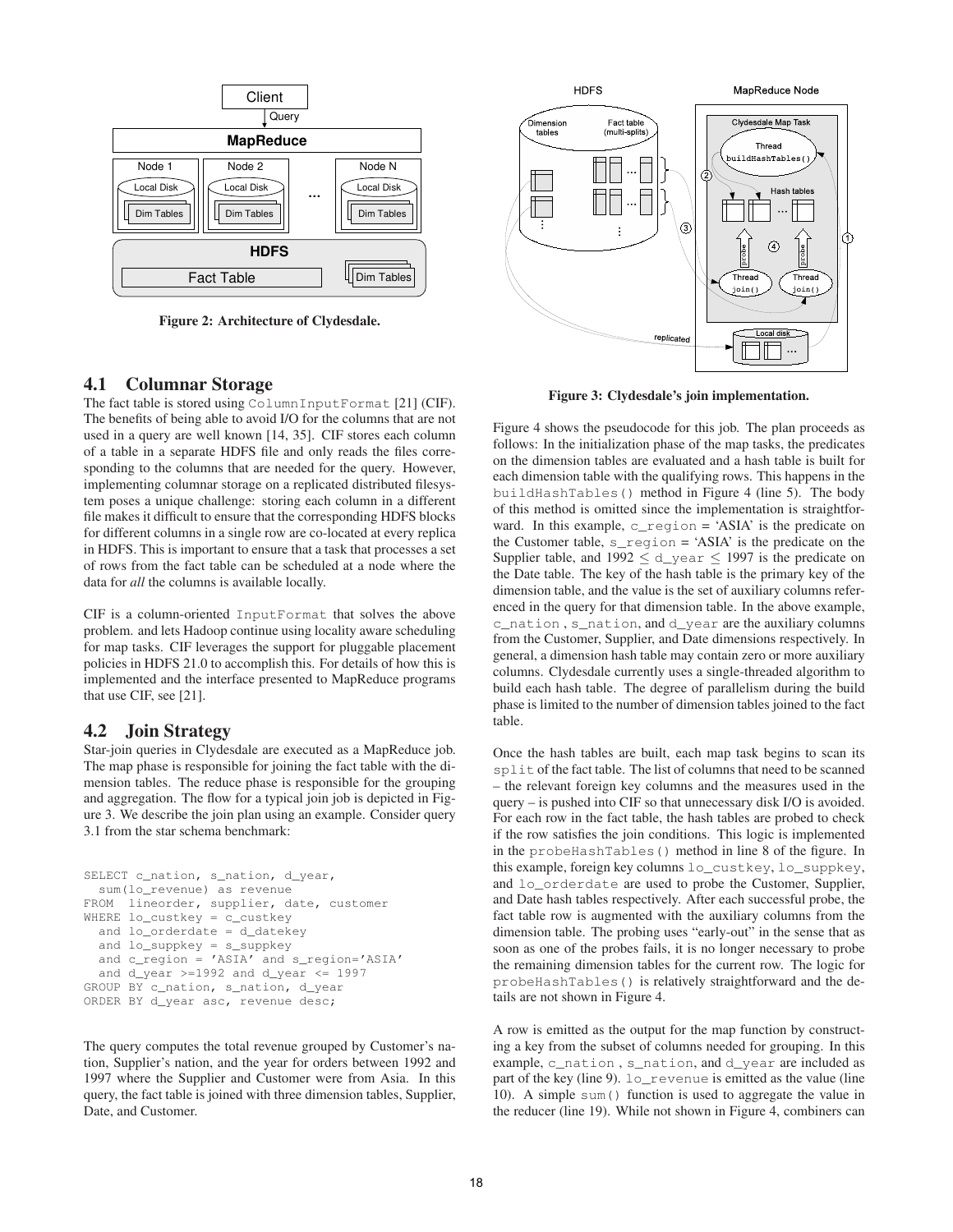```
1. class Query {
2. class QMapper implements Mapper {
3. List<HashTables> hlist;
4. initialize(JobConf conf) {
5. hlist = buildHashTables(conf);
6. }
7. void map (Record key, Record value, OutputCollector c) {
8. if (probeHashTables(hlist, value)){
9. Record groupKey = value.project(
             "c_nation,s_nation, d_year");
10. Record rest = value.project("lo\_revenue");
11. }
12. c.collect(groupKey,rest);
13. }
14. }
15. class QReducer implements Reducer {
16. void reduce (Record key, Iterator < Record > values,
       OutputCollector c) {
17. Float sum = 0;<br>18. while (values.h
        while (values.hasNext()){
19. sum += values.next().get("lo\_revenue");\frac{20}{21}c.collect(key, sum);
22. }
23. }
24. main(){
25. job = new JobConf();
26. ColumnInputFormat.addInputPath(job,"/data/facttable");
27. job.setOutput("/tmp/output/");
28. job.set("dimtables.directory", "/local/tmp/dimensions");
29. ...
30.<br>31.job.set("queryparams", queryParams);
32. JobClient.runJob(job);<br>33 sortResult("/tmn/outpu
      sortResult("/tmp/output", "/output/result", conf);
34. }
35.}
————————————————————————————-
```
————————————————————————————-

**Figure 4: MapReduce job pseudocode for the example query.**

be used for partial aggregation before sending the results over to the reducers. The final order by clause is simply evaluated using a single process sort (line 33). All the relevant information for the job is passed in through the JobConf in the main function (lines  $24 - 34$ ).

# **5. CHALLENGES**

While the join algorithm described above seems straightforward, naive implementations are not able to achieve good performance. For an efficient implementation we found that it is necessary to reconsider how multi-core parallelism is used in MapReduce, how MapReduce Tasks are scheduled, and how individual rows or keyvalue pairs are processed.

# **5.1 Exploiting Multi-Core Parallelism**

While contemporary servers typically have  $8 - 16$  cores, core counts are rapidly increasing with 32-core and 64-core servers likely to be commonplace very soon. A typical Hadoop cluster takes advantage of multiple cores by configuring the nodes to have multiple *slots* for map and reduce tasks. As a result, as many (map and reduce) tasks are scheduled on a node as there are slots available. Each task is run in a separate JVM for fault isolation.

```
1. class MTMapRunner{
2. void run(RecordReader input, OutputCollector output) {<br>3. buildHashTables(conf);
      buildHashTables(conf);
4. RecordReader[] inputs = input.getMultipleReaders();
5. List < Thread > tList = new List < Thread > ();
6. for (r in inputs) {
7. tList.add(new JoinThread(r, output));
8. }
9. waitForAllThreadsToComplete(tList);
10. }
11. class JoinThread extends Thread {
12.13.void run() {
14. while ( input.next(key, value)) {
15. //do join processing
16. }
17. }
18. }
19.}
```
——————————————————————————

#### **Figure 5: MapRunner class used in Clydesdale for the probe phase.**

——————————————————————————

For the join algorithm described in Section 4.2, if each map task independently computes a set of hash tables, then each server will have as many copies of the hash tables in memory as there are map slots. This approach becomes impractical for servers with a large number of map slots, especially when dimension hash tables have non-trivial sizes. The problem at hand is to find a solution without changing the underlying implementation of Hadoop.

Clydesdale tackles this problem in two parts. First, a Clydesdale job, when submitted, requests the Hadoop scheduler to only schedule a *single* map task per node irrespective of the number of map slots available on the node. Section 5.2 discusses how this is done. Second, it uses a custom MapRunner class to run a multi-threaded map task that can occupy all the slots on the node. Recall that a custom MapRunner can be used without any changes to the Hadoop codebase itself. This class, called MTMapRunner is shown in Figure 5. The MTMapRunner replaces the default MapRunner and incorporates the join processing logic in Figure 4 (lines 2 – 14). This map task can now use a single copy of the dimension hash tables in memory that can be shared by all the threads. Once they are built, the hash tables are read-only data structures and therefore do not require synchronization for access by multiple threads.

Using a multi-threaded MapRunner reduces the number of copies of the hash tables to one per node, but introduces another problem. Since the scheduler only assigns a single split per map task, all the threads on a single node read from a single split. The next() method on the RecordReader for a split is synchronized. As a result, all the threads in the MapRunner get bottlenecked on deserializing data from the split. Recall that a split provides a RecordReader() to iterate through the keyvalue pairs in it. The next () method is responsible for performing I/O from HDFS if necessary and deserializing the key-value pair.

We overcome this bottleneck by wrapping CIF into a class called MultiColumnInputFormat (*MultiCIF*) that packs multiple input splits into a single multi-split. The number of splits to pack into a single multi-split can be configured. MTMapRunner can unpack the multi-split and create a RecordReader for each constituent split (line 4 in Fig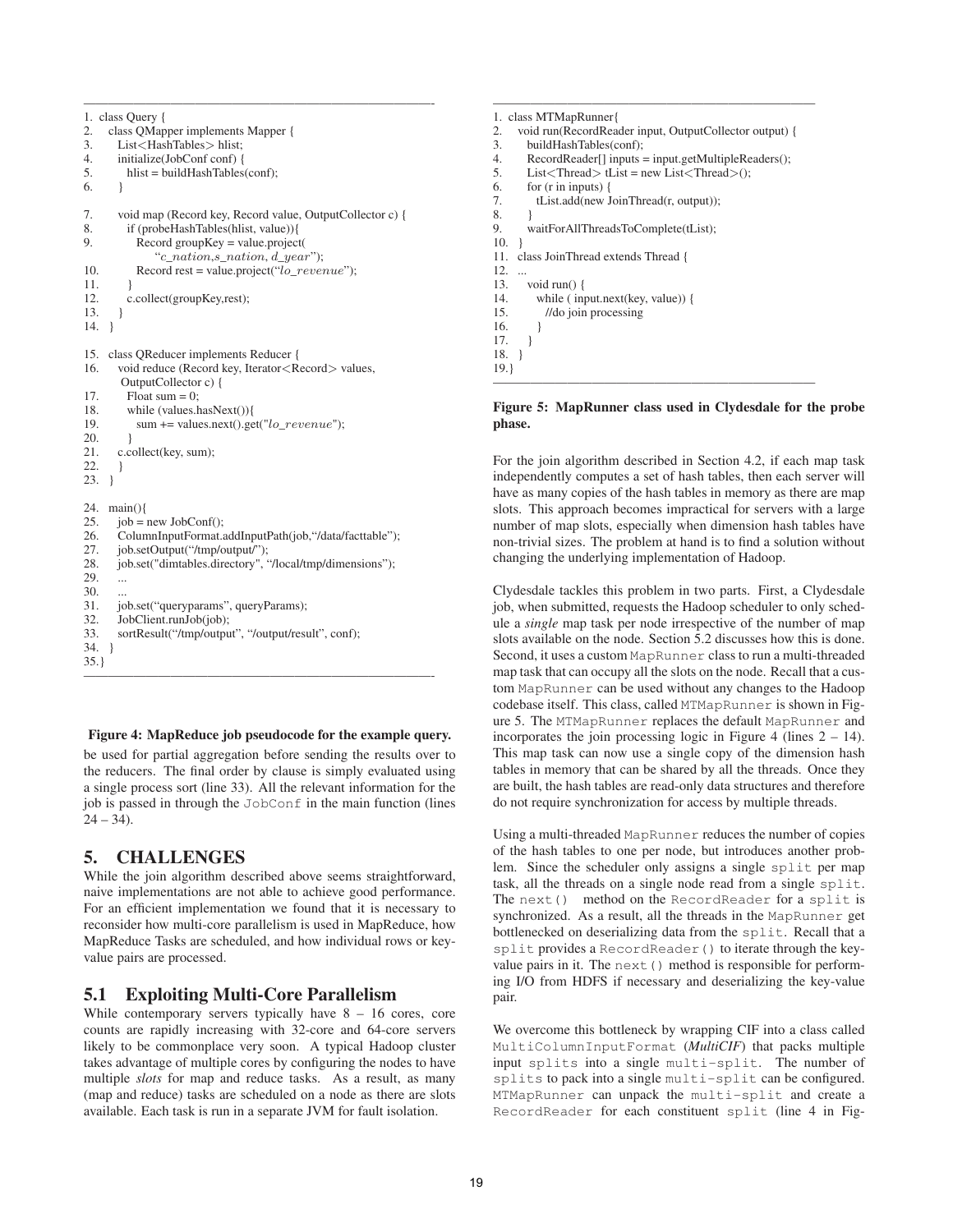ure 5). Now each thread can independently read and deserialize key-value pairs (lines  $6 - 8$ ) and the input split is no longer a deserialization bottleneck.

The hash tables are also shared across consecutive map tasks that run on the same node. Clydesdale exploits Hadoop's JVM reuse feature to ensure that the next map task that is scheduled on this node runs in the same JVM. By storing the hash tables as static data structures, the next map task can reuse them for processing its multi-split. As a result of these optimizations, dimension hash tables are computed exactly once per node for a given query in Clydesdale.

*Discussion.* The total size of the hash tables is limited by the memory on each node. We note that in a majority of data repositories, dimension tables are small – the largest dimension tables encountered in practice are often a few gigabytes. These are several orders of magnitude smaller than the fact table, which can be hundreds of terabytes or larger. The hash table often needs to be built on only a subset of the rows and columns in the dimension table, and is usually even smaller. Given that system memory sizes are increasing rapidly – 64GB per node are common for modern servers – we believe that it is reasonable to assume that dimension hash tables will fit in the memory of a single node. For the rare case where the cluster nodes have little memory or for unusual datasets with extremely large dimension tables, one could reduce the memory footprint by joining with a single hash table at a time. A subsequent pass over the intermediate joined result can be made to join with the remaining dimension tables, either all at once or a single table at a time. This strategy works when the aggregate size of the dimension hash tables exceeds available memory, but each one fits in memory by itself. For the case of a single large dimension table, we expect to resort a repartition join strategy [13, 38].

# **5.2 Task Scheduling**

Scheduling in MapReduce is designed to work with large heterogeneous clusters where each job can be broken into small schedulable units – map and reduce tasks. The actual scheduling implementation is pluggable, and different schedulers can be used for different resource management objectives. Hadoop scheduling assumes that each map task can be executed by a single core in a relatively short amount of time (a few minutes). Clydesdale's join tasks break with the assumption that map tasks are short single-core tasks. Each map task runs multiple threads so the hash tables are shared across them. Given these constraints, the scheduler needs to:

- 1. Schedule only one map task from the join job on a given node. This will prevent wasteful re-computation of dimension hash tables in multiple slots on a node.
- 2. Schedule subsequent map tasks from the join job on the nodes where the dimension hash table has already been built so that they can be reused. This may need to be balanced with respect to the locality requirements of other jobs running in the cluster.
- 3. Communicate to the map task the number of slots, or processor cores it can use on the node. This is important to ensure that the other tasks from other jobs executing on this node get their share of CPU time.

Clydesdale accomplishes (1) by marking each task as requiring a large amount of memory. The capacity scheduler [1] on Hadoop can use this information to schedule only one task from the job on each node. Subsequent map tasks from the same job on this node do not have to build the hash tables again, thanks to JVM reuse.

In evaluating our current prototype, since the entire cluster was used to run the join queries we did not encounter the problems in (2) and (3) above. However, using Clydesdale *efficiently* on a large shared cluster will require some improvements to the scheduling support in Hadoop. In fact, we believe that the changes being proposed as part of the next generation of Hadoop [5] will be sufficient to support Clydesdale and other workloads concurrently on a large cluster. A more detailed discussion of tradeoffs in scheduling complex workload mixes is beyond the scope of this paper. We refer the reader to recent work on multi-framework scheduling [26, 5].

# **5.3 Block Iteration**

The overheads of a Volcano-style [23] row-at-a-time iterator pipelining model for relational databases has previously been described [39]. Not surprisingly, query processing on Hadoop can also suffer from high per-row overheads. For workloads like text analytics which require substantial CPU work per document, overheads of a few function calls per key-value pair do not matter. However, for a structured data processing, the number of instructions performing useful work may be small compared to the overhead of moving a single key-value pair through the framework, one at a time.

We solve this problem with a block iteration technique that amortizes the overheads associated with retrieving a single key-value pair from a split (or multi-split) over a block of key-value pairs. We layer a new BlockColumn- InputFormat (*B-CIF*) over the same input data to return an array of rows instead of a single row at a time. The array is populated by filling up a block of values from each column at a time. As a result, the cost of RecordReader.next() is incurred only once per block of rows. Furthermore, this allows the underlying deserializers for the different columns to be called in a tighter loop leading to better cache performance. Columnar execution techniques such as late tuple reconstruction [6, 27], while not currently implemented, may be used to further improve cache performance.

# **6. EXPERIMENTS**

We compare the performance of Clydesdale with Hive [3] using the star schema benchmark [33]. We examine the execution plans for both systems, and analyze how each of the features discussed in Section 5 contributes to Clydesdale's performance.

# **6.1 Hive Background**

Hive is a popular open-source project that brings large-scale structured data processing using SQL to Hadoop. Hive is fairly generalpurpose, and supports two join plans: the re-partition join (also referred to as *common join*) and the broadcast join (also referred to as *mapjoin*). A re-partition is essentially a sort-merge join [13, 38] where the mappers tag each input record with the table they come from and output the record with the join column as the key. The records from both tables with a given join key end up at the same reducer, which actually joins the tuples. This is a robust technique that works with any combinations of sizes of the tables being joined. The primary disadvantage of this technique is that it requires both the tables to be sent over the network during the shuffle phase, which often becomes the bottleneck.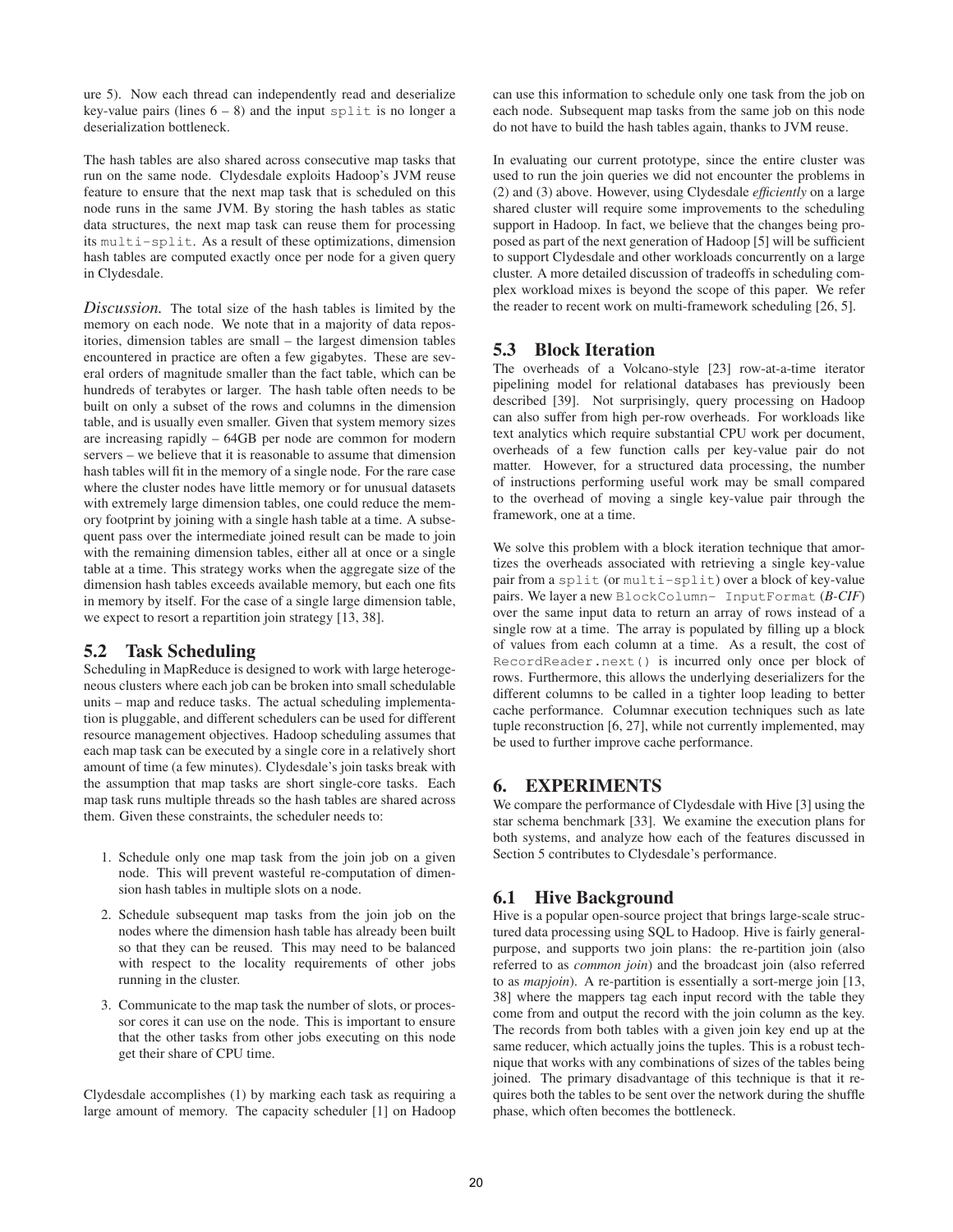A mapjoin in Hive resembles a hash join and is designed for the case where one table is significantly smaller than the other. Figure 6 shows how this plan works. First the Hive master node builds a hash table on the smaller table. The hash table is then serialized, compressed, and disseminated to the map tasks using Hadoop's distributed cache mechanism. The distributed cache broadcasts data by copying it to HDFS. Each node can then read this data off HDFS and write it to local storage. The distributed cache ensures that the data is copied to each node only once per job irrespective of the number of map slots on the node. The map tasks then read and deserialize the hash table into memory, where they probe it against the local splits of the larger table, emitting the join results.





#### **6.2 Experimental Setup**

*Hardware.* For our experiments we report results from two clusters, A and B. **Cluster A** comprises 9 nodes connected by a 1Gbit ethernet switch. One node was assigned to run the Hadoop *jobtracker* (the MapReduce master node responsible for assigning tasks to different worker nodes) and the *namenode* (the master node for HDFS). Eight worker nodes were used to store data and to run MapReduce jobs. Each node had two quad-core AMD Opteron processors, 16GB of main memory, and eight 250GB SATA disks.

**Cluster B** is a larger cluster with 42 nodes, also connected by a 1Gbit ethernet switch. Two nodes were reserved to run jobtracker and namenode. The remaining 40 nodes were used for HDFS and MapReduce. Each node had two quad-core Intel Xeon processors with 32GB of main memory and five 500GB SATA disks.

These clusters represent two common tradeoffs made when configuring servers for Hadoop. A portion of the budget can be spent either on additional memory or additional disks. Cluster A is more memory constrained, i.e. 2GB per core as opposed to 4GB per core on cluster B.

*Software Configuration.* Both clusters were running 64-bit Linux with Kernel 2.6. Hadoop was configured to run six map *slots* (mappers) and one reduce slot (reducer) per node. Both clusters have Hadoop version 0.20.2 and 0.21.0 installed, running on the Sun JVM 1.6.0\_16 14.2-b01. Clydesdale runs on top of Hadoop-0.21.0, while Hive-0.7.0 uses Hadoop-0.20.2. Clydesdale requires the pluggable block placement policy [2] feature currently only available in Hadoop-0.21.0. On the other hand, Hive 0.7.0 does not support Hadoop-0.21.0 at the moment. Our single node tests running Clydesdale confirmed that there was no significant performance difference between using either version of Hadoop.

*Workload.* We used the star schema benchmark [33], a modified TPC-H benchmark. It uses a single central fact table that references several dimension tables as shown in Figure 1. In the experiments below we compare the execution times of its queries at scale factor (SF) 1000. At SF1000 the size of the uncompressed fact table in text format is approximately 600GB, while the dimension tables are significantly smaller – Customer (2.8GB), Supplier (828MB), Part (166MB), and Date (225KB), under 4GB in total.

The workload consists of four query flights, with three or four queries each, with varying predicates and selectivities. The first flight is based on joining the fact table with the smallest dimension table – Date, to produce the aggregate earnings for a specific year. The second flight consists of a join with three dimension tables – Date, Part, and Supplier and adding a group by operator. The third flight involves a join with Customer, Supplier, and Date. Finally, the fourth flight involves joining all four dimension tables. Each query computes an aggregate on the measure columns in the fact table and groups by one or more columns from the dimension tables. See [33] for more details on these queries.

*Storage Format.* For Clydesdale, the fact table was stored in Multi-CIF format [21], whose binary encoding reduced the size to approximately 334GB in HDFS. The dimension tables were stored in HDFS in binary format and all data nodes kept a local copy as well.

For the Hive experiments, all tables were stored in RCFile [24] format, which required approximately 558GB of disk space. RCFile [24] is a recently introduced hybrid columnar format for Hadoop that uses a PAX [9]-like layout of records within each HDFS block to eliminate unnecessary I/O. As we configured HDFS with a replication factor of three, the above numbers have to be multiplied by three to obtain the total amount of disk space required. Neither Clydesdale nor Hive used any indexes.

# **6.3 Comparison with Hive**

Figures 7 and 8 show the execution time of all star schema benchmark queries using Clydesdale vs. Hive on clusters A and B respectively. The time reported is the average execution time from three runs of the query. In each case, the filesystem cache was flushed before running the query to ensure that the data was being read from the disks. For Hive, the execution times are shown for both the repartition join and the mapjoin plan. Hive results in the figure are also annotated with the speedup Clydesdale offers compared to Hive. This was computed by simply dividing the execution time of Hive by that of Clydesdale for the same query.

Clydesdale was 17.4x to 82.7x faster than Hive, averaging a 38x speedup on cluster A. On cluster B, the speedup ranged from 5.2x to 21.4x, averaging 11.1x. In order to better understand the performance differences between Clydesdale and Hive, we examine the query plan produced by each system for a representative query. Consider query 2.1, which joins the fact table with three dimension tables: Date, Part, and Supplier.

```
SELECT sum(lo_revenue), d_year, p_brand1
FROM lineorder, date, part, supplier
WHERE lo_orderdate = d_datekey
  and lo_partkey = p_partkey
  and lo_suppkey = s_suppkey
  and p_category = 'MFGR#12'
  and s_region = 'AMERICA'
GROUP BY d_year, p_brand1
ORDER BY d_year, p_brand1;
```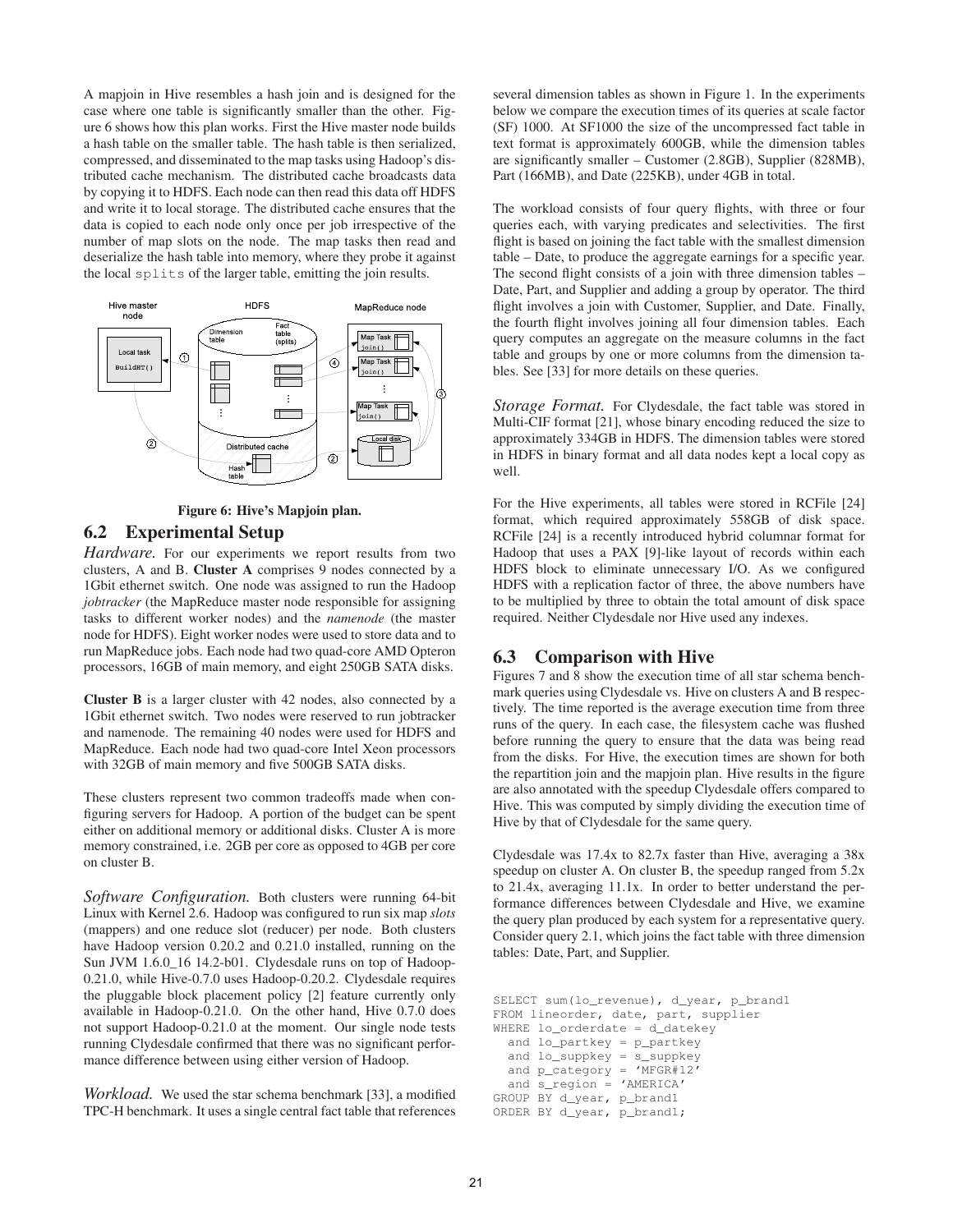

**Figure 7: Clydesdale vs. Hive at SF1000 on Cluster A (9 nodes).**





We breakdown the execution times of this query on cluster A. Clydesdale took 215 seconds for query 2.1 compared to 15,142 seconds for Hive. On Clydesdale, eight map tasks were executed, one on each worker node, each taking on average about 200 seconds. Recall that Clydesdale runs only one multi-threaded map task per node at a time, and the hash tables on the dimensions need to be built exactly once per node.

Examining the logs of a representative map task we noted that it took 27 seconds to build the three hash tables and 164 seconds to process the actual join. The task processed 10.8GB worth of fact table data, the count of actual bytes read from HDFS, at a rate of 67 MB/s (over the 164 second period). Interestingly, this is substantially lower than the raw I/O bandwidth available on the node, which is over 560MB/s. This is in part because of performance problems that affect HDFS (see Section 6.6). The final sort for the order by clause took under 10 seconds.

For query 2.1, Hive generates a five stage mapjoin plan. Each stage is a MapReduce job. The first three stages perform joins with the three dimension tables – Date, Part, and Supplier – one at a time. Building and distributing the hash table on Date took under 2 seconds. During the join with the Date dimension (the first MapReduce job) each map takes approximately 25 seconds to process a split. There are no reduce tasks. Overall, stage 1 took 2,640 seconds. It processed 4,887 map tasks averaging 25 seconds on the 48 map slots across cluster A. Note that each map task had to reload the hash table from disk. Across the cluster, this was done 4,887 times. This is clearly redundant work compared to the approach in Clydesdale that needs to do this once per node. The RCFile InputFormat did not allow us to decrease the number of splits. When we re-ran this query using the TextInputFormat, decreasing the number of splits increased the runtime by 10% to 20%.

Stages 2 and 3 of the query joined the intermediate result with the Part and Supplier dimensions taking 2,040 seconds and 9,180 seconds respectively. Unlike Clydesdale, since the joins in Hive are performed one after another, the intermediate results have to be written to HDFS and read back. This additional I/O also adds over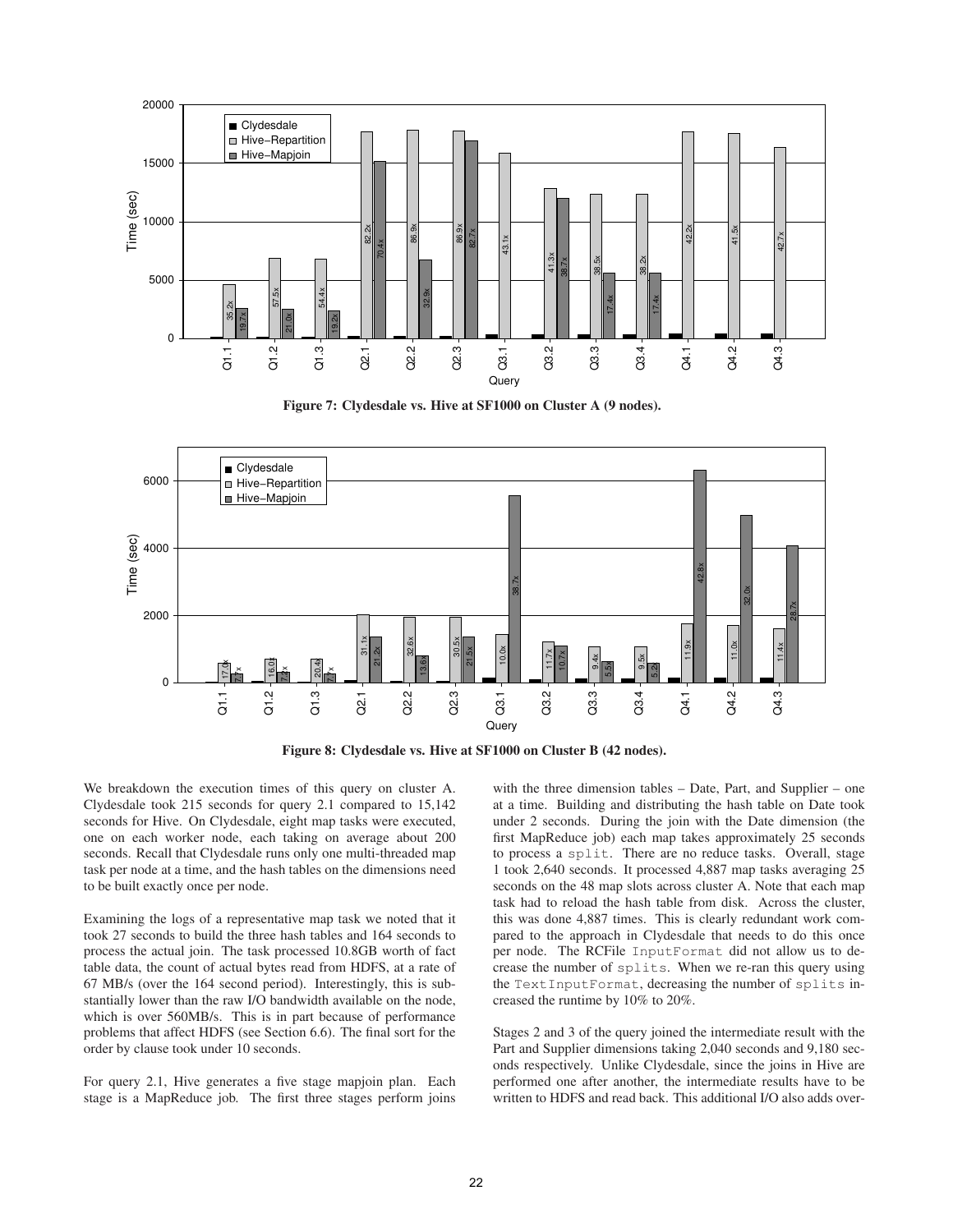head. Stage 2 and stage 3 read approximately 200GB and 188GB, eventually producing a join output of size 11GB. Stage 3 took the longest to execute since the size of the dimension hash table for Supplier was relatively large, occupying 100MB compressed on disk and about 500MB decompressed in memory.

After the joins completed, Hive launched 2 more MapReduce jobs, one for the group by (720 seconds) and one for order by operation (19 seconds). Overall, the mapjoin plan for query 2.1 took 15,142 seconds.

Hive's repartition join plan for query 2.1 also comprises five stages of which the first three essentially perform a sort-merge join [13] with the dimension tables – Date, Part and Supplier – one at a time. Stage 1 took 9,720 seconds, stage 2 took 7,140 seconds, and stage 3 took 420 seconds. Stages 4 and 5 were comparable to the mapjoin plan. The overall time for the repartition join plan was 17,700 seconds.

# **6.4 Discussion**

A possible criticism of this comparison is that while Clydesdale replicates the dimension tables on to local storage on each node, Hive's current implementation does not support such a strategy. However, merely fixing this will not improve Hive's performance to be comparable to Clydesdale. In fact, in each of the queries, disseminating the hash table is a relatively small fraction of the query cost compared to all the other overheads described above. For instance, in query 2.1, where the overall running time was 15,142 seconds on cluster A, the time spent in building and distributing the three hash tables was around 192 seconds. Even subtracting this out of the runtime for Hive, Clydesdale is still 70x faster.

The speedup Clydesdale provides over Hive is greater for queries that include more dimension tables and those that produce larger dimension hash tables. Given the discussion of the query plans above, the reasons are fairly obvious. First, Hive joins one dimension table at a time with the fact table. This requires several MapReduce jobs compared to Clydesdale's approach of joining with all the required dimension tables in a single MapReduce job. Second, Hive maintains as many copies of the hash tables in memory as there are map tasks on a machine. As a result of this problem, queries 3.1, 4.1, 4.2, and 4.3 did not complete using the Hive mapjoin plan on cluster A because of out-of-memory errors. Cluster B had more memory per node and was able to complete the mapjoin plan. Clydesdale's use of MTMapRunners allows it to share a single copy across multiple join threads on a node. Third, Hive creates the hash table on a single node and pays the cost of disseminating it to the entire cluster. Clydesdale exploits the fact that dimension tables are smaller and replicates them on local storage. Finally, each map task in Hive has to load and deserialize the hash table when it starts. Hive does not currently reuse JVMs to retain the hash table in memory throughout a given job.

Clydesdale's performance speedup for the SF1000 workload on cluster A was larger than that on cluster B. This is because the amount of work done per node on cluster B, the larger cluster, was significantly lower given the fixed amount of data. Obviously, the number of splits processed per node on the larger cluster (B) was five times smaller as it had five times the number of nodes. As a result, the fraction of time each node spent building the dimension hash tables was significant compared to the time spent actually processing the join. For instance, in query 2.1 above the typical map task spent 16 seconds building the dimension tables, and 29 seconds in the probe phase with an overall run time of around 65 seconds. Furthermore, since the overall runtimes are relatively short, under 180 seconds in all cases, the Hadoop scheduling overheads become a non-trivial part of the runtime. We expect that Clydesdale's advantages over Hive will continue to hold on Cluster B with larger scale factors, e.g. 10,000. Unfortunately the data generator for the star schema benchmark [33] does not currently support scale factor 10,000. Verifying performance at SF 10,000 is left as future work.

# **6.5 Analysis of Clydesdale**

We now present experiments that analyze the impact of the individual techniques used in Clydesdale and their contribution to the overall speedup. We turn off each of its features – block iteration, columnar storage, and the use of multi-threaded map tasks – one at a time, to measure their impact on the runtime. Figure 9 shows the results of this experiment on Cluster A, again at SF 1,000.

The average slowdown from turning off block iteration was approximately 1.2x. Turning off columnar storage, i.e., reading all the columns of the fact-table stored in CIF, resulted in a slowdown of 3.4x and made the scan of the fact table the bottleneck. As expected, queries that originally touched fewer bytes from the fact table, i.e. only scanned a few columns were more adversely affected by this change than the queries scanned more columns. For instance, query flight 2, which only scanned 4 columns in the fact table slowed down by 3.8x. On the other hand, query flight 4, which scanned 6 columns was slower by 2.0x.

Finally, turning off the use of multi threaded tasks slowed down performance by 2.4x. Each task was executed single threaded and built its own copy of the dimension hash tables. Again, queries that joined the fact table with more or larger dimension tables were slowed down substantially more than those requiring fewer or smaller dimension tables. For instance, query flight 1 was slowed down by just 1.2x as it only joins the fact table with Date, the smallest dimension table. On the other hand, query flight 4, that touched all the dimension tables was 4.5x slower.

In summary, no single technique was responsible for all of Clydesdale's improved performance. Each of these techniques were complementary, and in combination, resulted in the overall performance improvement.

# **6.6 Limitations**

For structured data processing on Hadoop, one of the main bottlenecks appears to be HDFS bandwidth. The bandwidth at which map tasks could read from HDFS was only a fraction of the raw disk bandwidth observed using dd . For instance, we measured that each disk was able to supply between 70MB/s and 100MB/s. Conservatively assuming 70MB/s per disk would result in 560MB/s for cluster A's eight disks and 280MB/s for cluster B's four disks. To check if HDFS could deliver this bandwidth, we ran the TestDFSIO benchmark, included in the Hadoop distribution. The benchmark consists of a write and a read job. Each map task of the write job writes a file of pre-specified size to HDFS, while the mappers in the read job retrieve the previously written files from HDFS. Locality is respected, such that data is being read from the disks local to the node. The filesystem cache on each node in the cluster was flushed before running the read test to ensure that the data was actually being read from disk. The results of this experiment are summarized in Table 1.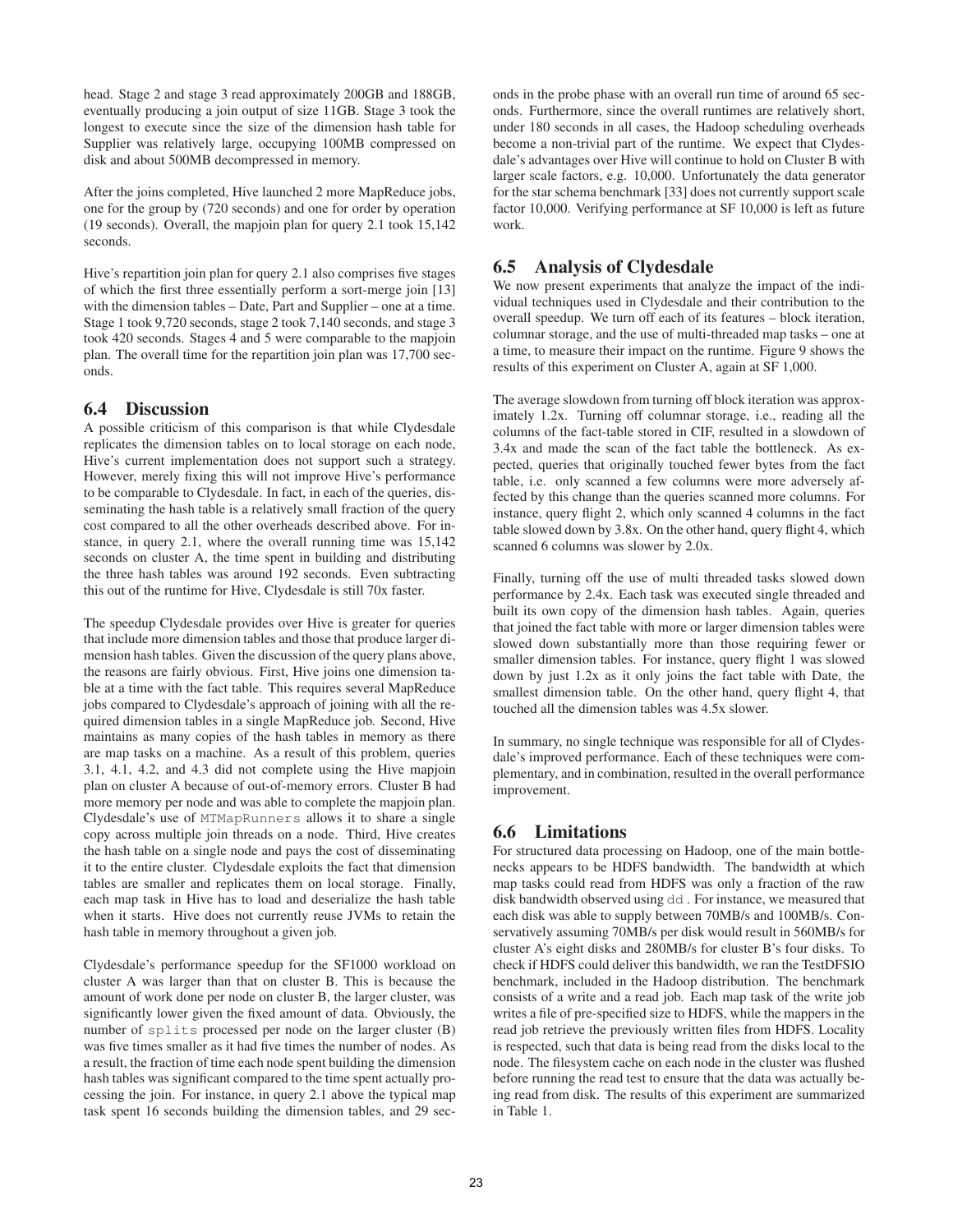

**Figure 9: Clydesdale's performance as different enhancements are turned off one at a time.**

| <b>Cluster</b> | Disk B/W<br>(MB/sec) | <b>HDFS B/W</b><br>(MB/sec) |
|----------------|----------------------|-----------------------------|
| Cluster A      | 560                  | 126                         |
| Cluster B      | 280                  | 105                         |

**Table 1: HDFS read bandwidth available per node.**

We were surprised by the poor results observed in these experiments, with HDFS providing only a fraction of the raw bandwidth available on the nodes. We traced the reason for the poor bandwidth from HDFS to a bug in the Sun JVM that gets triggered by the NIO socket implementation in Hadoop. This is a known issue [4] that leads to excessive CPU usage ultimately resulting in reduced I/O bandwidth from HDFS. As a result of this bug, the additional disks on cluster A (8 disks) did not really provide significantly better I/O bandwidth. We believe that Clydesdale's performance will be substantially improved once this bug is fixed and HDFS is able to deliver better I/O bandwidth.

#### **7. CONCLUSIONS**

In this paper, we described the design and architecture of Clydesdale, a system for structured data processing on Hadoop. Clydesdale draws on many recent techniques from DBMSs including columnar storage, tailored plans for star schemas, block iteration for efficiency, and multi-core aware execution plans. We showed that with a careful combination of these techniques Clydesdale is able to out-perform Hive by 38x on the star schema benchmark. Clydesdale achieves these results without requiring *any* changes to the implementation of Hadoop. This allows Clydesdale to inherit all the attractive properties of Hadoop including the ability to run on low-cost hardware, fault-tolerance, elasticity, and scalability. We view this result as evidence that MapReduce in general, and Hadoop in particular is significantly more compelling as a platform for structured data processing than previously assumed.

# **8. FUTURE WORK**

While Clydesdale's performance advantage over Hive is often more than an order of magnitude, and sometimes nearly two orders of magnitude, we would like to point out that Clydesdale is a research prototype and not a fully functional system like Hive. Clydesdale does not currently have a SQL parser. Queries are written as MapReduce programs in Java. We are working on building a parser and compiler for a simple subset of SQL.

Currently, neither Hive nor Clydesdale support updates to the dimension tables. In Clydesdale, we plan to manage updates by keeping the dimension tables in a separate transactional database and periodically exporting a copy of the dimension tables to HDFS. From there, each node copies over the data from HDFS to the local storage. We plan to use a simple form of snapshot isolation along with the batch update of the dimension tables. Clydesdale can take advantage of several advanced techniques from column store databases such as storage organization [29] and late tuple reconstruction [27]. Finally, efficiently scheduling Clydesdale workloads alongside traditional MapReduce workloads poses new workload management challenges.

# **9. REFERENCES**

- [1] Capacity Scheduler. *http://hadoop.apache.org/common/docs/r0.20.2/ capacity-scheduler.html*.
- [2] HDFS Issue 385. *https://issues.apache.org/jira/browse/HDFS-385*.
- [3] Hive. *http://hive.apache.org/*.
- [4] MAPREDUCE Issue 2386. *https://issues.apache.org/jira/browse/ MAPREDUCE-2386*.
- [5] Next Generation of Apache Hadoop MapReduce The Scheduler. *http://developer.yahoo.com/blogs/hadoop/posts /2011/03/mapreduce-nextgen-scheduler*.
- [6] D. Abadi, S. R. Madden, and N. Hachem. Column-Stores vs. Row-Stores: How Different Are They Really? In *SIGMOD*, pages 967–980, 2008.
- [7] A. Abouzeid, K. Bajda-Pawlikowski, D. J. Abadi, A. Rasin, and A. Silberschatz. HadoopDB: An Architectural Hybrid of MapReduce and DBMS Technologies for Analytical Workloads. *PVLDB*, 2(1):922–933, 2009.
- [8] F. N. Afrati and J. D. Ullman. Optimizing Joins in a Map-Reduce Environment. In *EDBT*, pages 99–110, 2010.